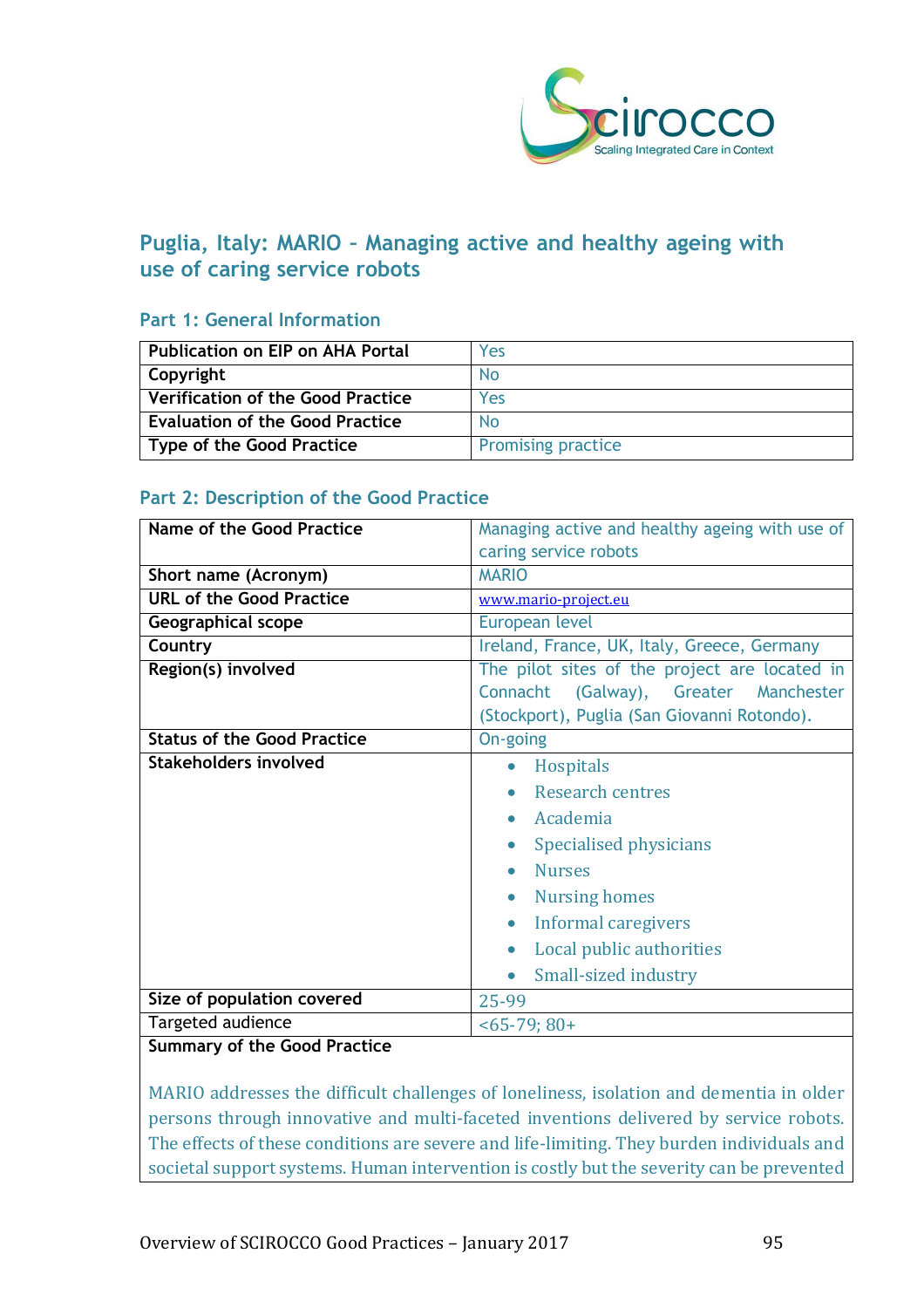

and/or mitigated by simple changes in self-perception and brain stimulation mediated by robots. From this unique combination, clear advances are made in the use of semantic data analytics, personal interaction, and unique applications tailored to better connect older persons to their care providers, community, own social circle and also to their personal interests. Each objective is developed with a focus on loneliness, isolation and dementia. The impact centres on deep progress toward EU scientific and market leadership in service robots and a user driven solution for this major societal challenge. The competitive advantage is the ability to treat tough challenges appropriately. In addition, a clear path has been developed on how to bring MARIO solutions to the end users through market deployment.

**Key words:** assistive robots, comprehensive geriatric assessment, people with dementia, reduction of isolation and loneliness, healthy ageing

**Good practice being part of the larger programme**

Yes.

Our practice results from our participation to the PHC-19-H2020 EU funded MARIO project. We have a role in all project activities and specifically we lead WP4 (Advanced Robotic Solutions for CGA) and have the peculiar commitment of piloting the robot for people with dementia hospitalized in our Geriatrics department.

**Challenges / problems addressed by the good practice**

1. Addressing the multi-factorial problems linked to loneliness, isolation and dementia in the elderly through interventions delivered by service robots

2. To assist caregivers and physicians in the Comprehensive Geriatric Assessment (CGA) of subjects with a high risk of loneliness, in our specific pilot site they are hospitalized patients affected by dementia at its first stage

3. To use near state of the art robotic platforms that are flexible, modular, accepted by the users and sustainable from a cost point of view

4. To bring service robotics out of the lab and into healthcare practice

**Importance of the challenges / problems before starting to implement good practice**

The challenges addressed by our practice are affecting a large part of the European population. Globally, it is estimated that 44.35 million people have dementia and this is expected to reach 135.46 million by 2050. Western Europe has the highest prevalence of dementia in the world estimated at 7 million in 2013 and a projected increase to 13.4 million by 2050.

**Environment before the good practice was implemented** 

From a clinical point of view the main achievement of the project will be the support service robots can give to healthcare professionals in delivering Comprehensive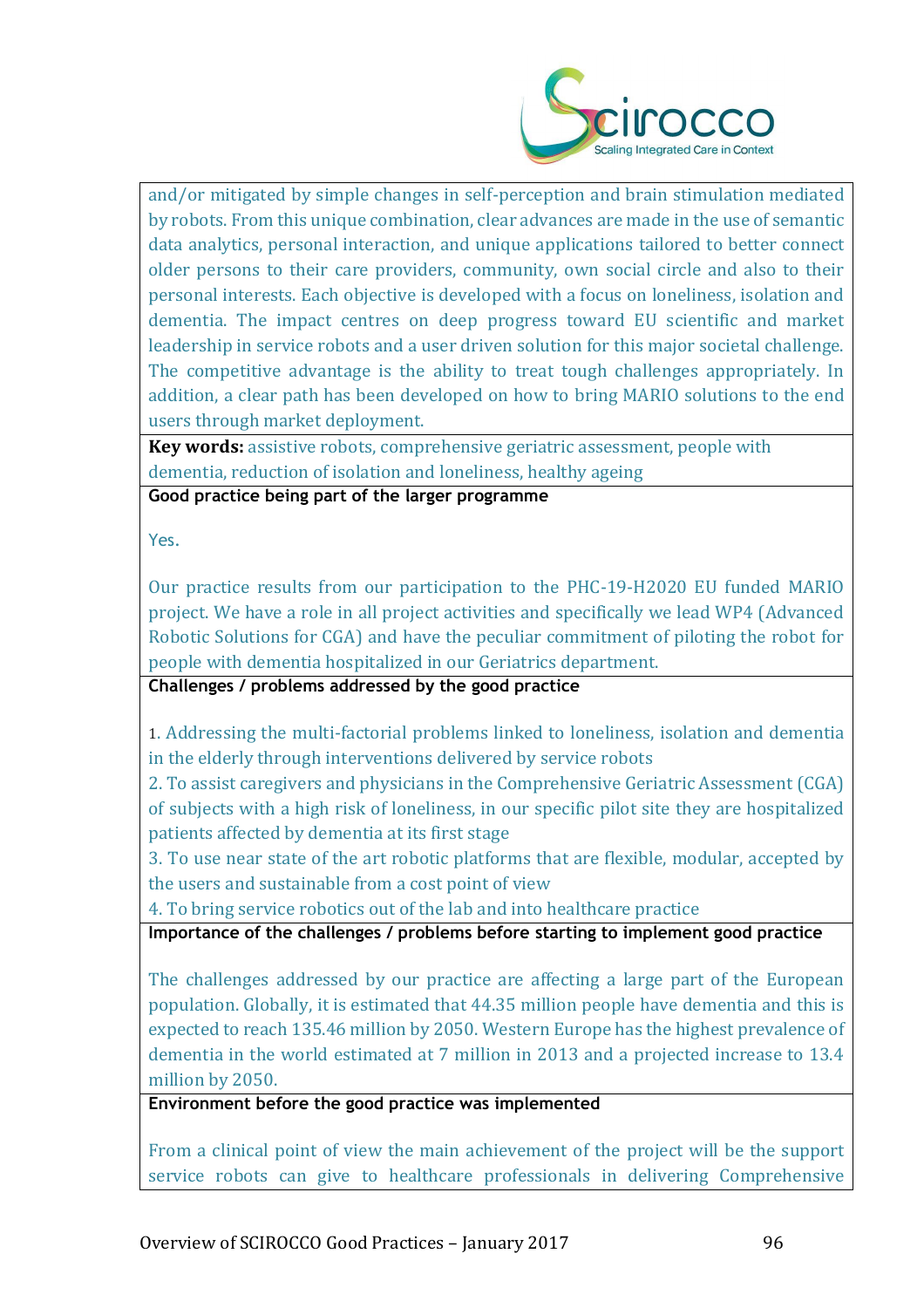

Geriatric Assessment (CGA). This is a multidimensional, usually interdisciplinary, diagnostic process intended to determine an older person's medical, psychosocial, and functional capacity and problems with the objective of developing an overall plan for treatment and long-term follow- up. The robot could ease to gather autonomously important information for CGA and give the possibility to record a larger number of health assessment measurements (also through connected sensors and natural language processing) leading to a more appropriate determination of patient's health condition. To our knowledge, the MARIO robot will be the first robot to assist healthcare professionals in performing CGA.

**Key innovative elements of the good practice and how the good practice improved situation compared to previous practice**

Performing CGA is a time-consuming process that traditionally involves healthcare professionals who deliver it, in best case scenarios, at hospital admission and at discharge. The key innovative element from a clinical point of view is the possibility that the robot could perform non-obtrusive measurements of activities of daily living (like bathing, toileting, feeding, dressing, urine and bowel continence, and transferring). It will also ease to assess patient independence in eight activities that are more cognitively and physically demanding like managing finances, taking medications, using the telephone, shopping, using transportation, preparing meals, doing housework, and washing. It could also ease to assess the cognitive status.

# **Part 3: Transferability of the Good Practice**

| <b>Cost-effectiveness of the good practice</b>   Equal costs, improved outcomes                     |  |
|-----------------------------------------------------------------------------------------------------|--|
| (including all kind of costs and outcomes such                                                      |  |
| as better health, quality of life or other                                                          |  |
| resources)                                                                                          |  |
| The concerns on an Arrange Line and selections and selected and selected are added. An analyzed the |  |

**Resources required for the deployment of the good practice (personnel, equipment, facilities, ICT and other resources required)**

This model does not require additional resources, but rather is based on the redistribution of current resources. This holds true in each of the three sectors. Each of the three sectors has allocated time and resources within their current structures and budgets for the participation of professionals in multidisciplinary work groups, quality improvement and ongoing continuing education in order to implement this model.

In the healthcare sector, grant and regional funding did allow for a few professionals to have protected time to initiate and oversee the process. Other professionals that participated in the work groups were allocated time from their organisations. Primary care teams incorporated the screening tools into their daily practices, without additional time or resources needed.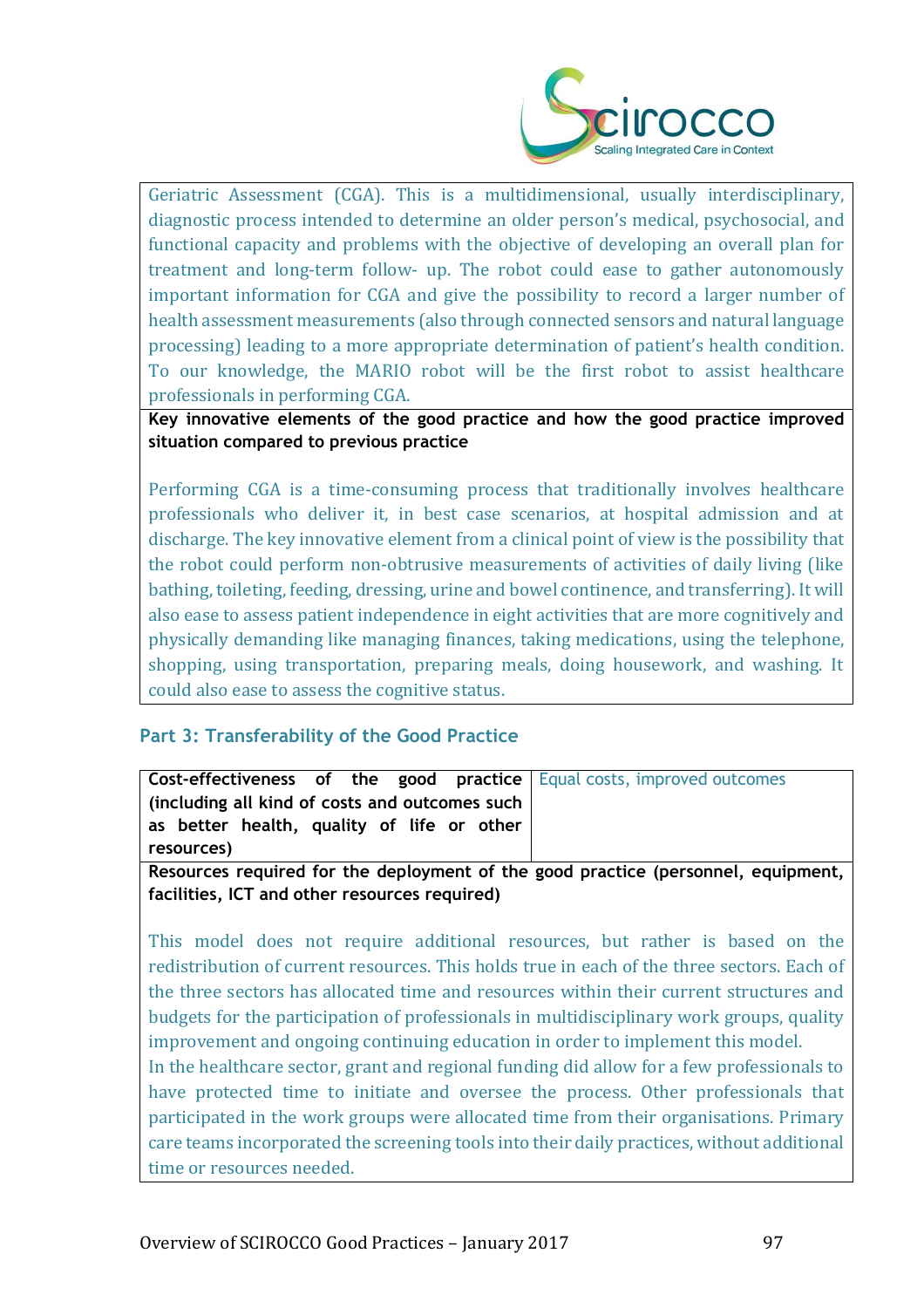

An early intervention team was formed under the umbrella of social services in conjunction with the deployment of this model, which facilitated the assessment and preparation of individualized intervention plans. Professionals from the three sectors also participate in assessment and quality control groups, which is part of their professional duties and time.

In education, professionals formed a department for early intervention amongst experienced current employees, in order to better address the needs of young children and implement screening tools in the preschools. Representatives from the third sector were also allocated time to participate in work groups.

The early structural changes in each sector are now in place in Bilbao and professionals can dedicate their time and efforts to quality improvement and enhancing implementation.

| <b>Total budget of the Good Practice</b>                          | $€1M-€5M$        |  |
|-------------------------------------------------------------------|------------------|--|
| Source of funding                                                 | European funding |  |
| The main actions that have to be done to deploy the Good Practice |                  |  |

The first trial will start in few days, on November, 2016. Before the beginning of the trial many actions are on going. The first of three robot was delivered on August, 2016 and now all technical preparatory activities are underway. Simultaneously healthcare professionals are going to start the first training period. The training session will illustrate the robot main functionalities and limitations, specifically how to train the robot to vocal commands and what are the expected interaction patterns to put in place. A particular attention will be devoted to the process of troubleshooting.

**Issues during the implementation of the Good Practice**

As soon as the practice starts, the main concerns are relative to the acceptability and usability of the robot by healthcare professionals and by the patients. Other issues involve the fact that, due to a technological limitation, the use of the robot is limited to rooms that host only one patient.

Other important issues are data security and the possibility of errors in the measurements of CGA by the robot. This risk will be mitigated with a yet defined methodological framework consisting of a sound pilot protocol.

**Additional resources required to scale up Good Practice**

Yes.

The main cost of the practice is linked to robot procurement. Possible additional resources in scaling up could be the establishment of a clinical monitoring service in charge of assessing the results of the clinically relevant measures recorded by MARIO robot.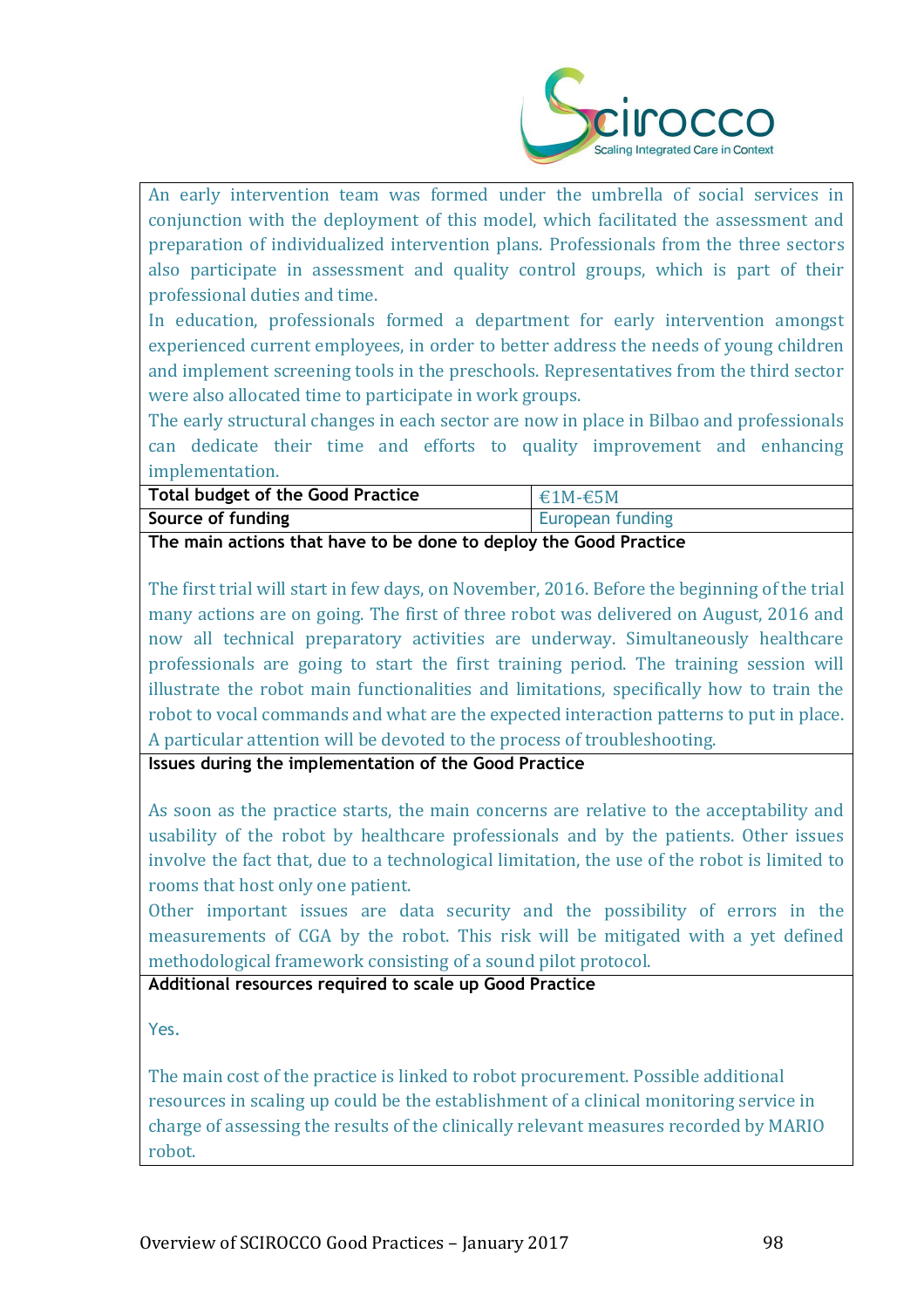

## **Basis to support sustainability of the Good Practice**

The sustainability of the practice will be a consequence of specific agreements between the partners of the consortium after the end of the project.

**Evidence to observe the Good Practice**

A practice report Video or other digital media (web page, audio) A visit to an implementation site Youtube channel: https://www.youtube.com/channel/UCdxaxbf9BLZjl698HCuTyBQ Twitter feed: https://twitter.com/mario\_\_project Website: [http://www.mario-project.eu](http://www.mario-project.eu/)

# **Part 4: Viability assessment of the Good Practice**

## **Time needed to deploy the Good Practice**

Less than a year.

The implementation of the robot was prepared through an intense process aimed at identifying the needs of people with dementia, their careers and family members. Interviews and focus groups took place involving all stakeholders in all pilot sites. So far 88 persons with dementia and more than 200 careers were involved in these activities.

## **Investment per citizens / patient / client in terms of financial resources**

More than €5.000 EUR per targeted citizen / patient.

The value is calculated considering the budget assigned to Casa Sollievo della Sofferenza in the MARIO project divided by the number of patients to involve in the trial period. Projecting costs beyond the end of the trial, given the cost of a single robot that can follow nearly one patient per week (typical average stay time in a geriatric ward), a cost of less than 1.000 Euro per patient could be assumed as realistic. Evidence behind the Good Practice

No knowledge about evidence. No evaluation or documentation of effect has been carried out.

No evidence is available at the moment as the first trial period is going to start shortly. We expect to observe important impact in various health dimensions of patients with dementia. We could observe an improvement of quality of life, a delay in cognitive decline, an increase in physical activities, a more active participation in society, increased patient satisfaction. We also expect positive impact on healthcare expenditures as healthcare professionals' time could be saved thanks to automatic detection of the variables involved in CGA.